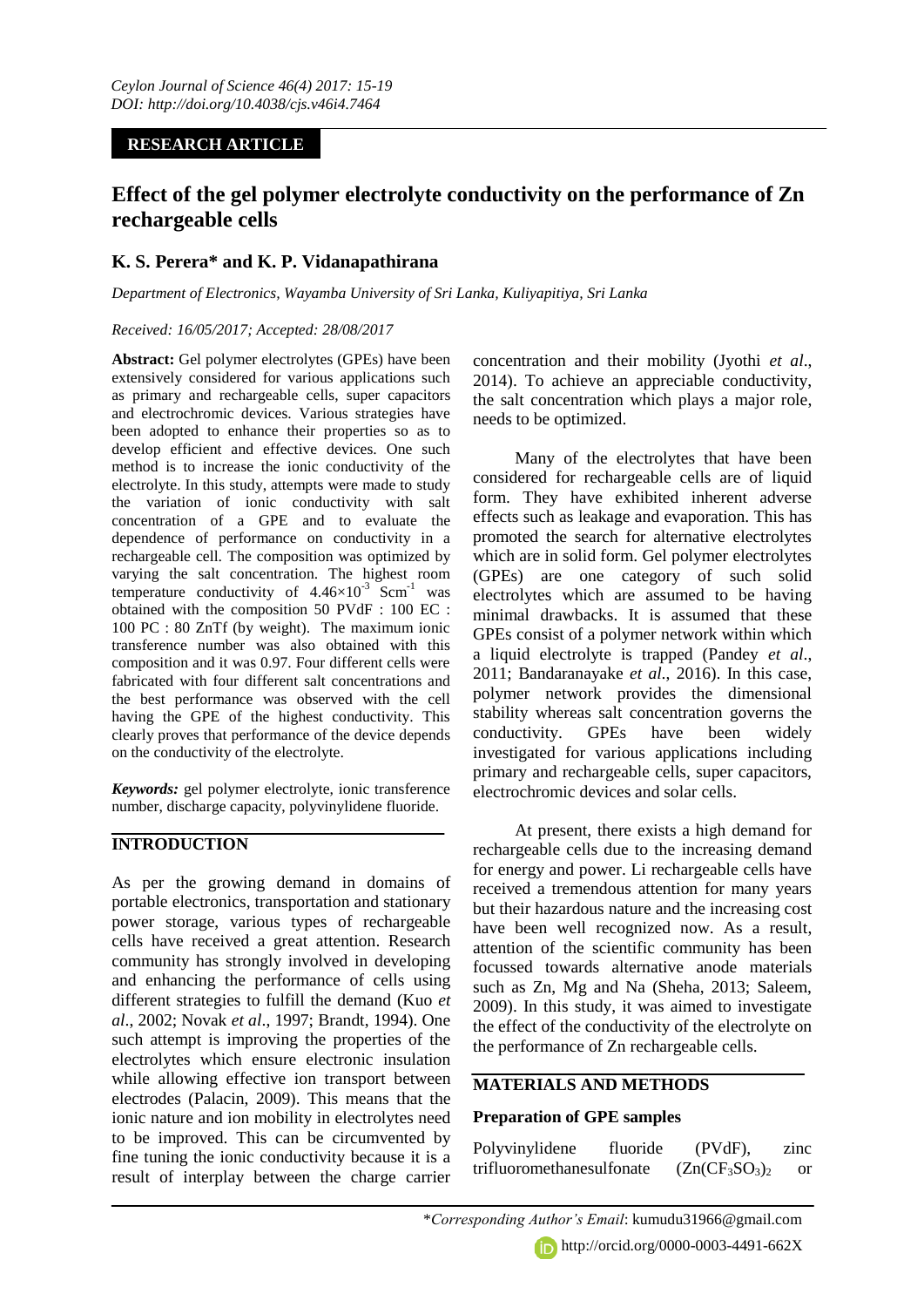ZnTF, ethylene carbonate (EC) and propylene carbonate (PC) were used as received from Aldrich. Required amounts of starting materials were weighed and mixed well using magnetic stirring. Samples were prepared in varying salt concentrations.

#### **Characterization of GPE samples**

A circular shape sample was cut from the electrolyte film. It was sandwiched in between two well cleaned stainless steel (SS) electrodes in a brass sample holder which is sealed by means of an O ring. Impedance data were gathered in the frequency range 4 MHz to 0.01 Hz. By placing the sample holder in a glass tube furnace, impedance data were taken from room temperature (28 °C) to 50 °C using a Metrohm 101 frequency response analyser and a Sibata glass tube furnace. The thickness (t) and the diameter (d) of the GPE samples were measured using a micrometer screw gauge. Using impedance data, Nyquist plots were drawn in between imaginary and real parts of impedance. The high frequency intercept value of the Nyquist plot was taken as the bulk electrolyte resistance,  $R_b$ . If the conductivity is  $\sigma$ ,

$$
\sigma = (1/R_b)(t/A)
$$
 (1)

where t is the thickness and A is the area of cross section of a GPE electrolyte sample.

Using a circular shape GPE film, DC polarization test was carried out for each sample at room temperature as per the procedure reported by us previously (Jayathilake *et al*., 2014). DC polarization test data in terms of current and time was plotted and the resulting graph was used to calculate the transference numbers. In this study, Stainless Steel (SS) electrodes were used with the sample and they are acting as blocking electrodes. That means, they are blocking the ion movement while facilitating the electron movement. With such electrodes, at the beginning of the DC polarization test, current starts to decrease due to polarization of ions. A steady state current results thereafter due to the motion of electrons. From the polarization graph, it is possible to calculate the ionic transference number,  $t_i$ . If the initial current is  $I_i$ , constant current is  $I_o$ , ionic transference number  $(t_i)$  can be calculated as given in Equation 2 (Perera and Vidanapthirana, 2016).

$$
t_i = (I_i - I_o) / I_i \tag{2}
$$

## **Fabrication and characterization of cells in the configuration, Zn / GPE / polypyrrole (PPy) electrode**

Fabrication of polypyrrole (PPy) electrodes was accomplished as reported by us earlier (Bandaranayake *et al*., 2016). The thickness of the PPy electrode was 1 µm. The cells were assembled in the configuration Zn / GPE / PPy electrode inside a brass sample holder in an Argon filled glove box for each GPE having different salt concentrations. Constant load discharge characteristics of the cells were observed with a 1 k $\Omega$  resistor. Discharge characteristic curve was used to calculate the discharge capacity, C.

$$
C = (\int I dt) / M \tag{3}
$$

where Idt is the integrated area under the discharge characteristic curve and M is the mass of the active material in the cathode (Sarangika *et al*., 2014).

#### **RESULTS AND DISCUSSION**

#### **Effect of salt concentration**

Figure 1 illustrates the ionic conductivity variation with salt concentration at different temperatures. Ionic conductivity increases with salt concentration first and then, it reduces. Initial increase may be due to the augment of charge carrier concentration which assists conductivity greatly (Rosadi, 2015). As the salt concentration increases, the mutual distance between ions reduces significantly and ion-ion interactions become dominant. Therefore, at high salt concentrations, the stronger is ion-ion interaction which changes free ions to ion pairs or the higher aggregates. The samples are in quasi solid state. Therefore, the viscosities of the samples are playing a major role in governing the ionic motion. At higher salt concentrations, the viscosity of the samples can increase reducing the ionic motion.

Electrolyte with the composition of 50 PVdF: 100 EC : 100 PC : 80 ZnTf was taken as the optimum composition that shows the maximum room temperature conductivity of  $4.46 \times 10^{-7}$ <sup>3</sup>Scm<sup>-1</sup>. This value is higher than the values reported by G.G. Kumar and Sampath (2003).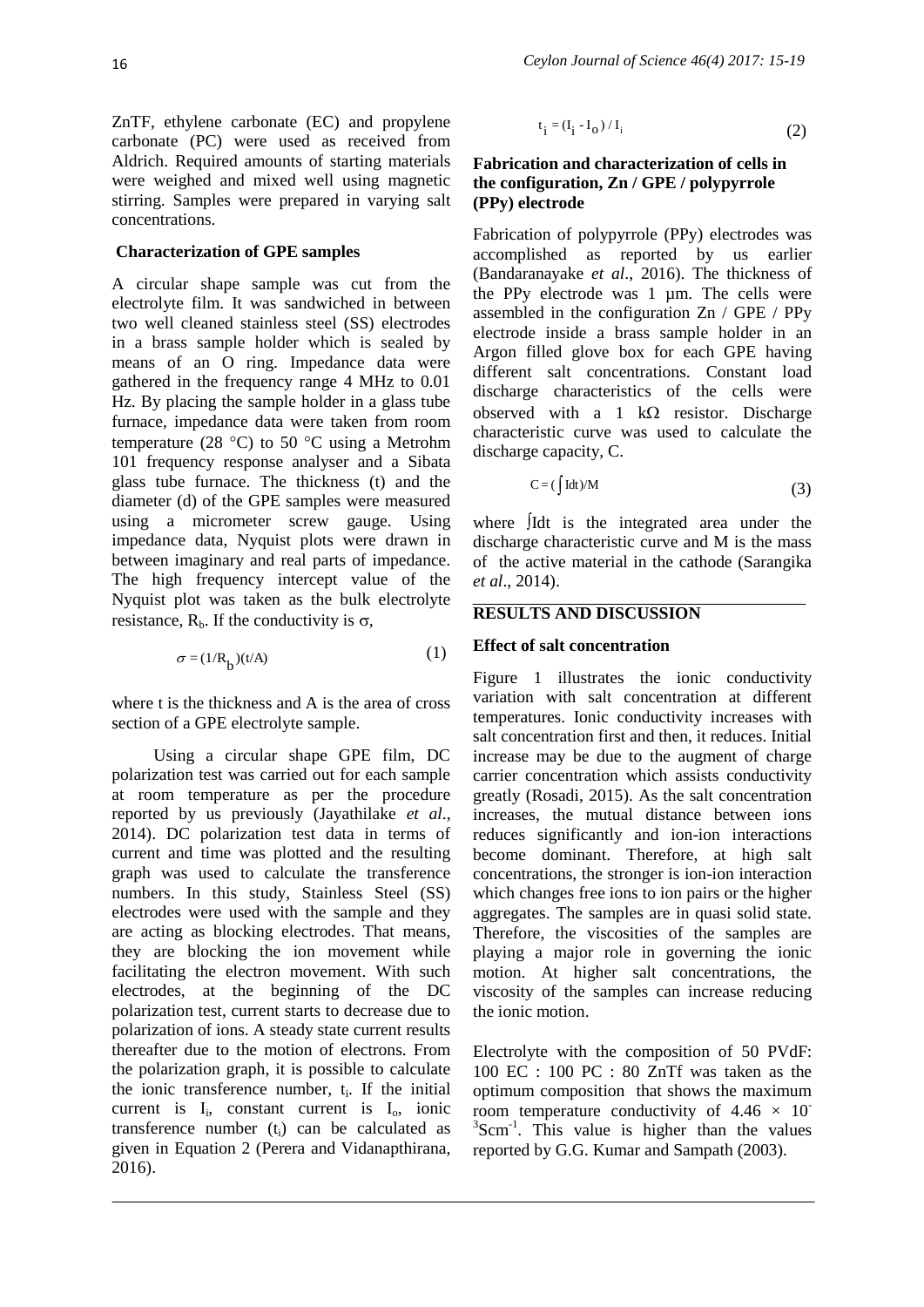

**Figure 1:** Variation of conductivity at different temperatures and at different salt concentrations (by weight basis)**.** 



**Figure 2:** Variation of ionic transference number with the salt concentration of the GPE.

#### **Ionic transference number measurements**

Figure 2 illustrates the variation of ionic transference number with the salt concentration. As per this, all samples are having ionic transference numbers higher than 0.90. This is a good evidence to confirm the ionic nature of all samples. But, the important feature is that the sample which showed the highest conductivity (at salt concentration of 80 (weight basis)) is having the highest ionic transference number of 0.97. Even the ionic transference number is a measurement of the ion motion, it is not connected with the salt concentration directly. At high salt concentrations, the quantity of charge carriers is high. But, their motion is not significant. It may be because at high salt concentrations, the formation of neutral ion species takes place and they are not mobile as free ions. Therefore, ionic transference number goes down at high salt concentrations similar to the ionic conductivity. This clearly proves the direct relationship between the ionic conductivity and the ionic transference number (Dey *et al*., 2011).

## **Discharge characteristics of the cells of the configuration, Zn / GPE / PPy electrode**

Figure 3 shows the discharge characteristics of the cells fabricated using GPE samples having different salt concentrations.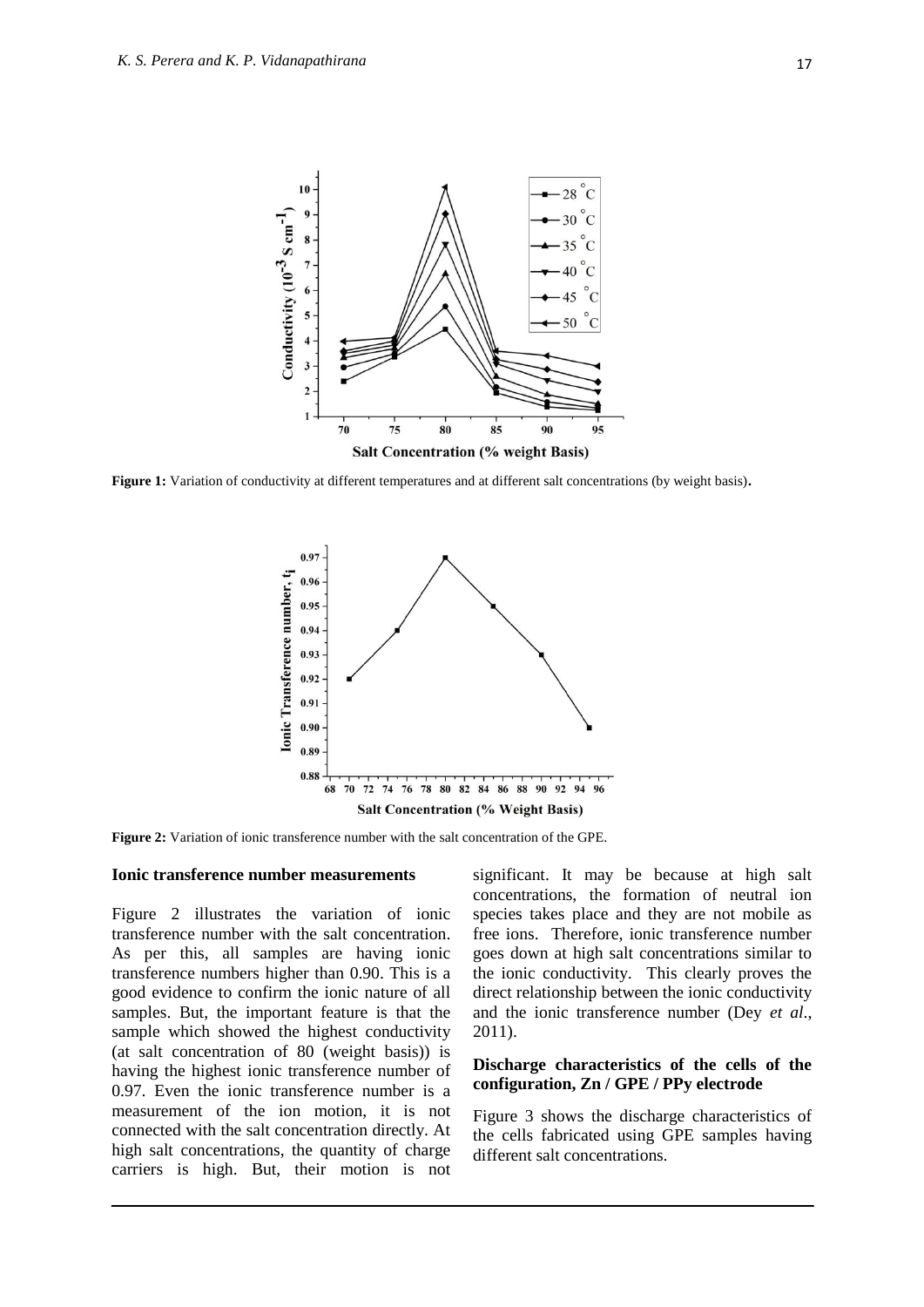

**Figure 3:** Discharge characteristics of the cells fabricated in the configuration, Zn / GPE / PPy. GPEs used have different salt concentrations (% weight basis).

| Table 1: Calculated discharge capacities with the salt concentrations and the corresponding room temperature conductivities |  |  |  |  |
|-----------------------------------------------------------------------------------------------------------------------------|--|--|--|--|
|-----------------------------------------------------------------------------------------------------------------------------|--|--|--|--|

| <b>Salt concentration</b><br>(%weight basis) | <b>Ionic conductivity at RT</b><br>$(28 °C)$ ( $\times$ 10 <sup>-3</sup> Scm <sup>-1</sup> ) | <b>Discharge capacity</b><br>(mAh/g) |
|----------------------------------------------|----------------------------------------------------------------------------------------------|--------------------------------------|
| 70                                           | 2.4                                                                                          | 375                                  |
| 75                                           | 3.37                                                                                         | 490                                  |
| 80                                           | 4.46                                                                                         | 1360                                 |
| 85                                           | 1.94                                                                                         | 124                                  |
| 90                                           | 1.39                                                                                         | 12                                   |
| 95                                           | 1.25                                                                                         | 1.4                                  |

The cells fabricated with the salt concentrations, 75, 85 and 90 (weight basis) shows quick discharge characteristics. For the clarity of Figure 3, only the results of the cells<br>fabricated with four salt concentrations fabricated with four salt concentrations (including the one having the highest conductivity) were included in the graph. The cell having the highest conducting GPE shows the maximum current plateau whereas the drop of the current is also rather slow.

Table 1 shows the calculated discharge capacities for the four cells. The highest discharge capacity is seen with the cell fabricated with the GPE having the highest conductivity. This proves the necessity of having a high

conducting GPE to achieve better performance from cells.

## **CONCLUSIONS**

It was noticed that salt concentration is playing a major role in determining the ionic conductivity of a GPE. In addition, ionic transference number is also found to be depending on the ionic conductivity and not on the salt concentration. Constant load discharge characteristics of Zn rechargeable cell in the configuration, Zn / GPE /PPy electrode evidences the fact that cell performance is having a dependency on the conductivity of the electrolyte. Hence, it can be concluded that composition of a GPE should be fine-tuned to obtain the optimum conductivity